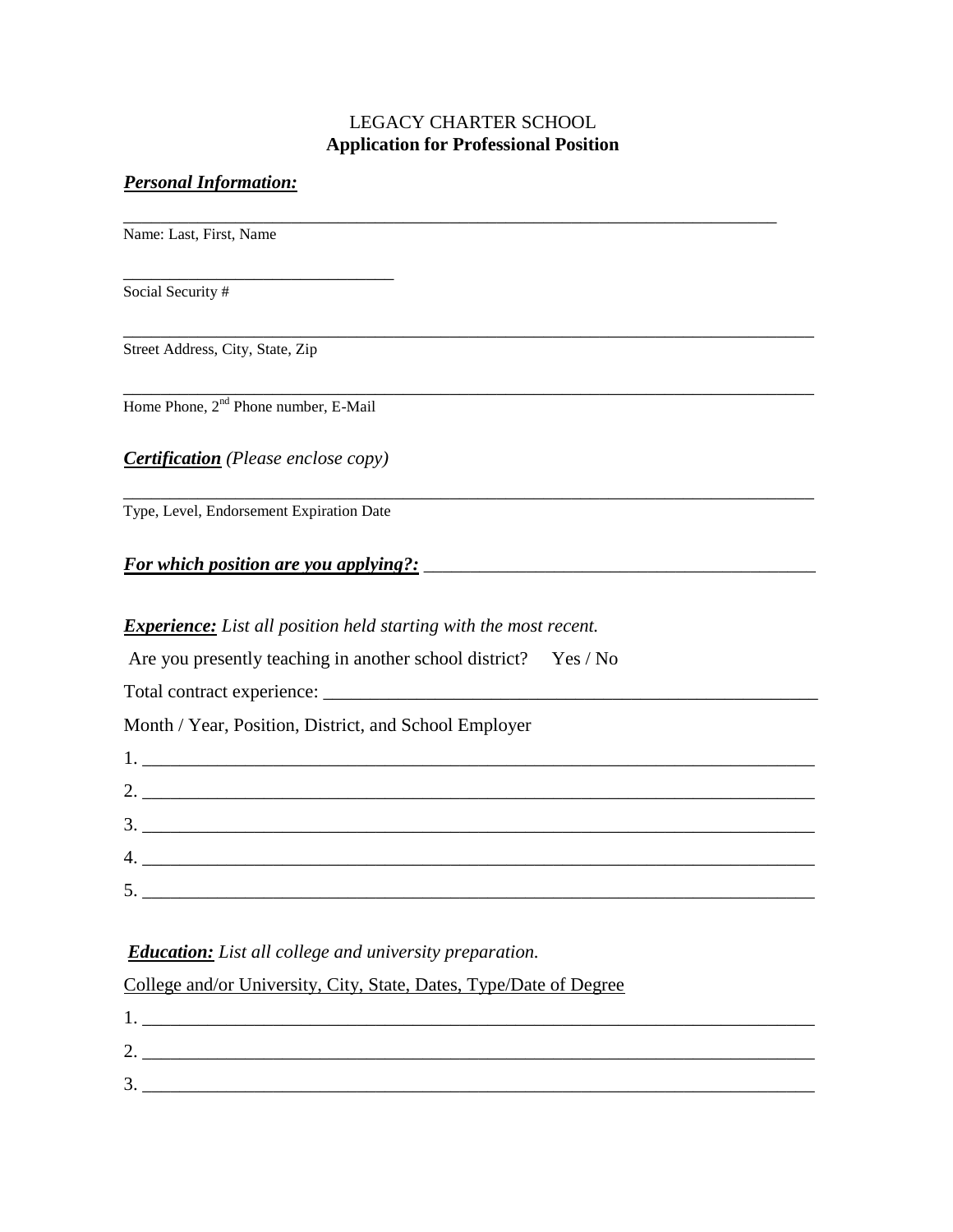## **Legal Information:**

Have you ever been dismissed from, or resigned from employment as a result of, or arising out of an allegation of sexual misconduct or harassment involving a person under the age of 18 years at the time when the alleged act occurred? Yes / No

Have you ever been found guilty, or entered a guilty plea or plea of no contend ere involving a crime? Yes / No

\_\_\_\_\_\_\_\_\_\_\_\_\_\_\_\_\_\_\_\_\_\_\_\_\_\_\_\_\_\_\_\_\_\_\_\_\_\_\_\_\_\_\_\_\_\_\_\_\_\_\_\_\_\_\_\_\_\_\_\_\_\_\_\_\_\_\_\_\_\_\_\_\_\_ \_\_\_\_\_\_\_\_\_\_\_\_\_\_\_\_\_\_\_\_\_\_\_\_\_\_\_\_\_\_\_\_\_\_\_\_\_\_\_\_\_\_\_\_\_\_\_\_\_\_\_\_\_\_\_\_\_\_\_\_\_\_\_\_\_\_\_\_\_\_\_\_\_\_ \_\_\_\_\_\_\_\_\_\_\_\_\_\_\_\_\_\_\_\_\_\_\_\_\_\_\_\_\_\_\_\_\_\_\_\_\_\_\_\_\_\_\_\_\_\_\_\_\_\_\_\_\_\_\_\_\_\_\_\_\_\_\_\_\_\_\_\_\_\_\_\_\_\_ \_\_\_\_\_\_\_\_\_\_\_\_\_\_\_\_\_\_\_\_\_\_\_\_\_\_\_\_\_\_\_\_\_\_\_\_\_\_\_\_\_\_\_\_\_\_\_\_\_\_\_\_\_\_\_\_\_\_\_\_\_\_\_\_\_\_\_\_\_\_\_\_\_\_ \_\_\_\_\_\_\_\_\_\_\_\_\_\_\_\_\_\_\_\_\_\_\_\_\_\_\_\_\_\_\_\_\_\_\_\_\_\_\_\_\_\_\_\_\_\_\_\_\_\_\_\_\_\_\_\_\_\_\_\_\_\_\_\_\_\_\_\_\_\_\_\_\_\_

(If you answered yes to either of the above questions, please provide complete details, starting date, charge, place and action taken. Attach a separate sheet if necessary)

I CERTIFY THAT THE INFORMATION IN THIS APPLICATION IS TRUE AND COMPLETE TO THE BEST OF MY KNOWLEDGE AND UNDERSTAND THAT AN OMISSION OR FALSIFICATION OF ANY INFORMATION IN THIS APPLICATION WILL RESULT IN REFUSAL OF, OR IMMEDIATE DISCHARGE FROM EMPLOYMENT.

I UNDERSTAND THAT EMPLOYMENT IS CONTINGENT UPON INBESTIGATION OF ANY OR ALL STATEMENTS CONTAINED IN THIS APPLICATION AND AUTHORIZE THE RELEASE OF ANY INFORMATION FROM PERSONS NAMED IN THIS APPLICATION.

IN THE EVENT I AM EMPLOYED BY LEGACY CHARTER SCHOOL, I AGREE TO ABIDE BY ALL ITS APPLICABLE POLICIES, PROCEDURES, RULES AND REGULATION.

\_\_\_\_\_\_\_\_\_\_\_\_\_\_\_\_\_\_\_\_\_\_\_\_\_\_\_\_\_\_\_\_\_\_\_\_\_\_\_\_\_\_\_\_\_\_\_\_\_\_\_\_\_\_\_\_\_\_\_\_\_\_\_\_\_\_

Signature, Date

*Legacy Charter School is an equal opportunity employer/educator. Applications from all qualified individuals are considered.*

*Non-Discrimination Statement: Federal law prohibits discrimination on the basis of race, color, religion, sex, national origin, age, or disability in any educational programs or activities receiving federal financial assistance. (Title VI and VII of the Civil Rights Act of 1964; Title IX of the Education Amendments of 1972; Section 504 of the Rehabilitation Act of 1973, and the Americans with Disabilities Act of 1990.) It is the policy of Legacy Public Charter School not to discriminate in any educational programs or activities, admissions procedures, or employment practices. Non-Sectarian Statement: Legacy Public Charter School is a 501c3 non-profit organization. Our policies indicate that we welcome students of all faiths, races, abilities, ages and incomes. Legacy Public Charter School is a tuition free, Idaho public charter school.*